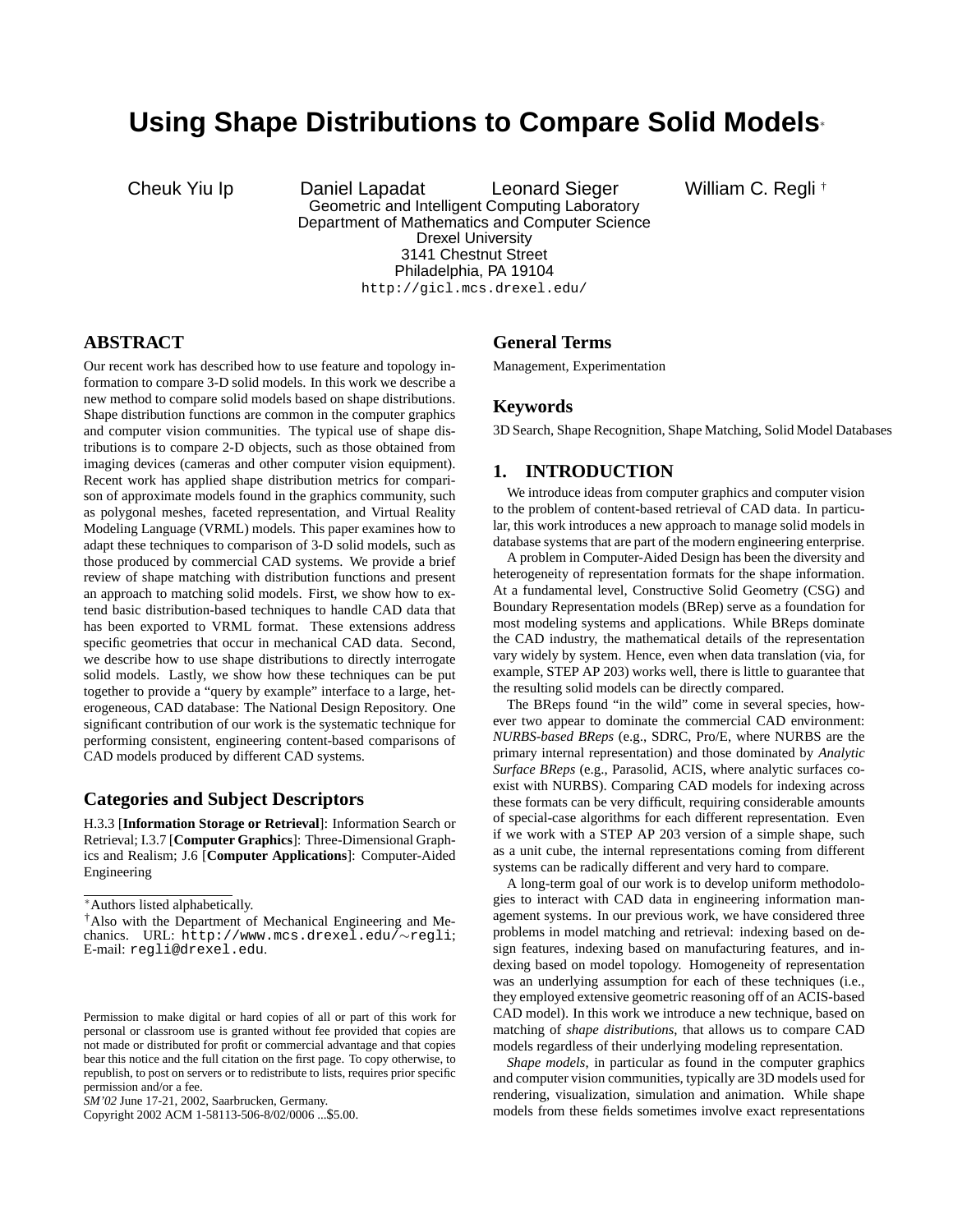(implicit surfaces, superquadrics or deformable surfaces), our work leverages recent results in matching approximate shape models, i.e., fine-grained faceted or polyhedral models such as produced by VRML exporters, mesh generators or 3D scanning devices. *Shape distributions* are 2D characterizations of 3D shape based on random statistical sampling of an object's topology. Recent research in computer graphics and computer vision [10] has successfully applied this approach to comparison of shape models found in the graphics domain (chairs, animals, animation figures, etc). This work shows how these ideas can be used with much less diverse sets of 3D models, such as CAD models of mechanical designs.

Given a solid model *S*, our methodology is:

• Obtain a *shape model*, a polyhedral approximation *T* of the solid model *S*, through faceting, for example, as found in Virtual Reality Modeling Language (VRML) and Stereolithography (.stl) translation.

Generating meshes, triangularizations and voxelizations for CAD and solid models is a well-understood and deeply studied problem. Meshes are used for a number of downstream CAE applications, such as finite element analysis, where forces need to be propagated through solid artifacts. Triangularizations are the basis of .stl format, the de-facto standard for solid freeform fabrication processes, and VRML, the 3D viewing/ visualization standard that dominates the Web.

- Compare models using an *enhanced shape distribution* approach. A shape distribution is calculated as follows:
	- **–** Select a shape function. In our work we adopt the *D*2 shape function which measures the distance between two random points on the surface of a model. This shape function has been previously shown to produce metric distance measures that are robust (under varying qualities of faceting) and invariant (under shapepreserving transformations) [10] .
	- **–** Generate set of random sample points evenly distributed on the surface of *T*;
	- **–** Calculate shape distribution histograms associated with the *D*2 shape distribution function.
	- **–** Compare shape distribution histograms using well-known curve matching techniques.
- Perform empirical validation to determine if shape distributionbased techniques can be used to answer engineering questions. In this paper, we consider an elementary set of tasks (1) automatic inference of part categories and clusters (2) queryby-example browsing of indexed part repositories.

This paper's main contributions include a methodology for comparing solid models based shape distributions that works regardless of the underlying BRep modeling representation. As part of this research, we have shown how to unite several significant research trends in computer vision, computer graphics and databases to create a robust technique for comparison of solid models. Additional contributions of this work include introduction of novel refinements to general shape distribution techniques that enhance their discrimination abilities and enable us to answer meaningful CAD and engineering questions.

## **2. RELATED RESEARCH**

Our research aims to bring information retrieval to CAD databases, enabling them to have indexing and query mechanisms like those

beginning to be found in multimedia databases and knowledge management systems. We touch on some of the past work in this area, as well as on the work from computer graphics and computer vision that are related to efforts of this paper.

## **2.1 Comparing Solid Models**

The literature in this area is rather brief, consisting of results from engineering, computer science and, in particular, computer vision communities. Elinson et al. [4] used feature-based reasoning for retrieval of solid models for use in variant process planning. Cicirello and Regli [12, 2] examined how to develop graph-based data structures and create heuristic similarity measures among artifacts; this work was extended in [1] to manufacturing feature-based similarity measurement. Most recently, McWherter et al. [7, 9, 8] have integrated these ideas with database techniques to enable indexing and clustering of CAD models based on shape and engineering properties. Other recent work from the Engineering community includes techniques for automatic detection of part families [11] and topological similarity assessment of polyhedral models [15].

## **2.2 Comparing Shape Models**

The computer vision and computer graphics research communities have typically viewed shape matching as a problem in 2D. This has changed in the past several years with the ready availability of 3D models (usually meshes or point clouds) generated from range and sensor data. A considerable body of work has emerged to interrogate acquired datasets: Thompson et al. [17] examined reverse engineering of designs by generating surface and machining feature information off of range data collected from machined parts. Jain et al. [5] performed some work to index CAD data based on the creation of "feature vectors" from 2D images. The 3D-Base Project [3] converted CAD models into a voxel representation, which is then used to perform comparisons using geometric moments and other features. Sipe, Casasent and Talukder [14, 16, 13] used acquired 2D image data to correlated real machined parts to CAD models and perform classification and pose estimation. Hilaga et al. [6] present a method for matching 3D topological models using multi-resolution Reeb graphs.

The approach most directly related to our research is that of Osada et al. [10]. This method creates an abstraction of the 3D model as a probability distribution of samples from a shape function acting on the model. Specifically, the measure of the similarity between two models is determined by measuring the similarity between their shape distributions. Shape distributions are generated by random sampling of points on the surface of the model. In their paper, they empirically study five different shape functions and conclude (experimentally) that a function they call *D2* (which measures the distance between two random points on the surface of a model) results in the best shape classification method. Their database is a set of over 130 VRML shape models from the Internet.

In general, shape matching-based approaches only operate on the gross-shapes of a single parts and do not work directly on solid models or with semantically meaningful engineering information (i.e., manufacturing or design features, tolerances). Retrieval strategies are usually query-by-example or query-by-sketch paradigms. The Princeton 3D shape database that has been used in a number of these studies [6, 10] contains mainly models from 3D graphics and rendering, and not any models that are specifically engineering, solid modeling or mechanical CAD oriented.

## **3. PROBLEM FORMULATION**

A *shape distribution* can be viewed as a digital signature for a 3D model. While these functions have been studied extensively in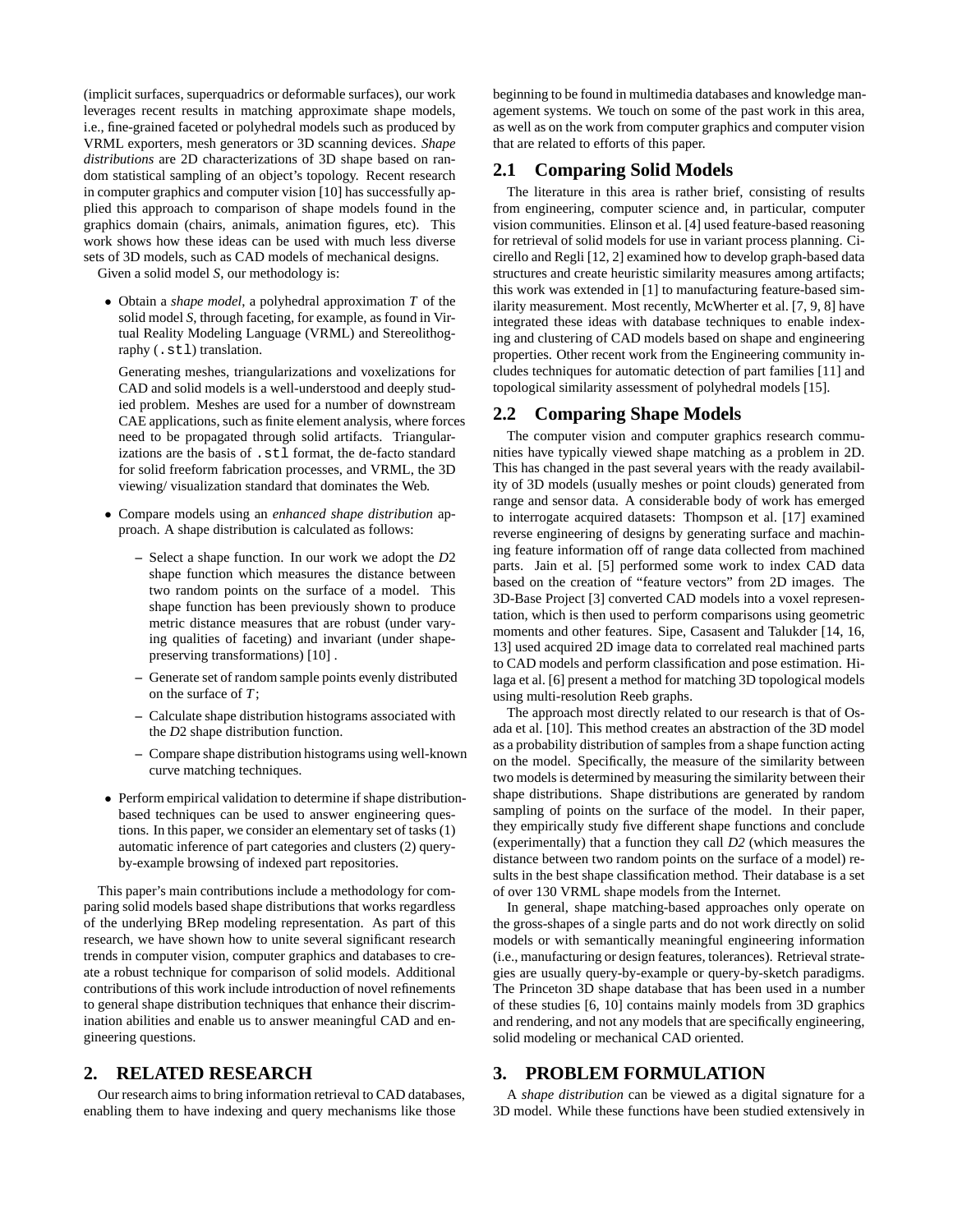computer vision (where data is approximate) our work represents the first examination of shape distribution in the context of CAD and solid modeling. Our approach is to use distribution-based techniques to perform statistical sampling of the shape properties of solid models and use these samples to generate meaningful comparison metrics among the models. The benefits include:

- **Heterogeneity**: solid models are reduced to a lowest-commondenominator among CAD and modeling formats, thus allowing us to compare models with fundamentally different representations of underlying geometry and topology.
- **Objectivity:** avoid ambiguities regarding which features to recognize and use for indexing by using model comparisons based on fundamental shape properties of the artifact which subsume low-level shape feature information.
- **Perspicacity:** we introduce improvements to shape distributions to enable higher discrimination factors than previous matching techniques. We show how these enhancements can be used to infer model categories and classifications, as well as produce fewer false positives during queries.

Let *S* be a solid model, let  $T = \{t_1, t_2, \dots t_k\}$  be a set of triangular facets that approximate the topology of *S*. Note that a triangularization *T* is not unique for *S*, nor is *T* guaranteed to be accurate. For the purposes of this paper, we assume that each of the facets of *T* are accurate to within  $\varepsilon$  of the model *S* (i.e., maximum distance from any point in  $t_i$  to the nearest point on the model is  $\leq \varepsilon$ ). The facets of *T* could be produced by existing mesh generation algorithms, Stereolithography exporters or, as is the case with most of our experimental data, VRML exporters. The facets in *T* could also be from an active data acquisition system working off of actual models, as in [17].

## **3.1 Review of the General Approach to Matching with Shape Distributions**

Given *S* and *T*, matching with shape distributions requires:

- 1. **Select a shape function.** Following [10], we adopt the *D*2 shape function. *D*2 measures the distance between two random points on the surface of a model.
- 2. **Sampling of random points:** Generate a sufficiently large number of random sample points on surface of model *S*.
- 3. **Calculate shape distribution histograms** associated with the *D*2 shape distribution function.
- 4. **Compare shape distribution histograms** using well-known curve matching techniques (Minkowski *L<sup>N</sup>* , earth mover's distance, etc.).

An example of two models and their *D*2 shape distribution histograms is given in Figure 1.

*Known Issues when Matching with Shape Distributions.* These techniques have some limitations when applied directly to matching of solid models such as those found in electromechanical engineering design. Specifically, the technique in Osada et al. [10] is primarily intended for matching gross, or overall, model shapes. In our experiments, as well as their own, pure shape distributions do a very good job of distinguishing models in broad categories: aircraft, boats, people, animals, etc. In this situation, where the models could literally be anything, shape distribution distances generally confirm what one would think of as the intuitive similarity between shapes. However, it can often do poorly when having



**Figure 1: A Swiss-cheese-like part (named "cheese") compared to the classic Gupta Socket example. Note that the** *D*2 **shape histograms for the two models are very similar—this could lead to query engines generating false positives.**

to discriminate between shapes that have similar *gross shape* properties but vastly different *detailed shape* properties. As models get more complex the shape histograms tend toward a bell-shaped, normal distribution. This can lead to models being classified as similar when their topological properties are vastly different. As a result, the technique often yields false positives and, sometimes, false negatives. This is evident in the graphs for parts shown in Figure 1.

Further, it is difficult to implement a general purpose random point generator that operates directly on the surfaces of the solid model *S*. While one could implement a random point generator that works directly on solid models, it would depend on the underlying surface representations used. Further, this function will need to contain many special cases and, further, these cases will vary from CAD/modeling system to CAD/modeling system.

## **3.2 Enhanced Shape Distributions for Discrimination of Solid Models**

In our approach we compare solid models using a generated set of facets, *T*, and introduce refinements that improve their performance on CAD data (in particular, on mechanical CAD data).

#### *3.2.1 Construction of Random Points*

The generation of *m* random sample points on the surface of the mesh  $T = \{t_1, t_2, \ldots, t_k\}$  of the solid model *S* consists of these steps:

- 1. Load *T* into memory, repairing the mesh as needed to guarantee that all polygons in the mesh are triangles;
- 2. Compute  $A(t_i)$ , the area of triangle  $t_i$  for all  $t_i \in T$ ;
- 3. Generate CA[], the array of cumulative triangle areas;
- 4. Generate *m* sample points on the surface of the model
	- (a) Generate a random number  $r$  between  $0$  and the total surface area of *T*;
	- (b) Use  $r$  to identify which  $t_i$  to place the random point on;
	- (c) Generate random point in triangle *t*

The following sections review the specifics of each of the components of the algorithm.

*Read and Fix the Mesh.* First, we read the mesh *T* into memory. The quality and consistency of meshes found "in nature" vary widely. While it is theoretically pleasant to assume that all meshes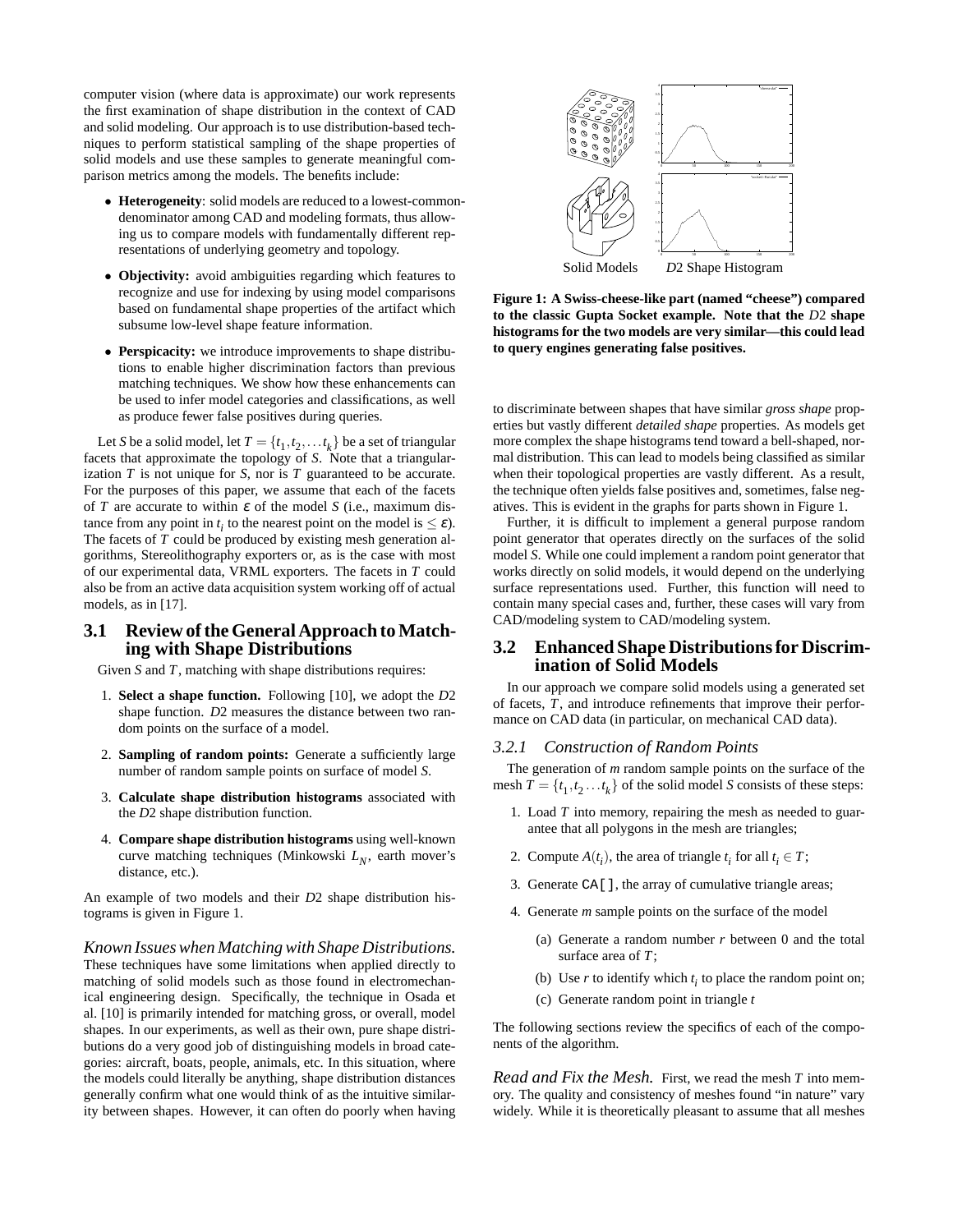are precisely defined with triangles and stored compactly, this simply is not the case for many models produced by VRML and STL exporters. In particular, VRML meshes may contain quadrilaterals, redundant points, and sometimes even redundant topology. When we parse mesh data, redundant points are removed and quadrilaterals are subdivided into triangles. If quadrilaterals are found, they are broken up into two triangles by taking a vertex of the quadrilateral and making three vectors. These vectors are the vectors from the selected vertex to the other three vertices. Then the angles between all three possible pairs of vertices are computed. The largest angle will be between  $v_1$  and  $v_2$ , so we know the remaining vector,  $v_3$ , is the one we use to split with.

*Computing Areas of the Triangles in the Mesh.* The areas of each of the triangles,  $t_i$  are calculated by computing the lengths of the sides and using Heron's formula (where *s* is the semiperimeter of the triangle *t i* ):

$$
A(t_i) = \sqrt{s(s - \|\overline{AB}\|)(s - \|\overline{BC}\|)(s - \|\overline{CA}\|)}
$$

As these areas are being computed, they are placed in an array of cumulative areas to be used for placing the random points.

*How Many Random Points to Generate.* Selecting the number of random points to needed to create a meaningful sample is a difficult matter. The more points used the higher fidelity of the statistical sampling. However, to compute the histogram we will be computing the distances between all pairs of sample points—a task that is quadratic-time complexity. There are trade-offs to consider: given a triangularization  $T = \{t_1, t_2, \ldots, t_k\}$  of a solid *S*, one could:

- 1. Let *f* be positive integer-valued function over the integers and sample until there are a number  $f(k) > 0$  of samples for each  $t_i$ . Shape Histogram Complexity:  $O((f(k) * k)^2)$ .
- 2. Sample until there are a fixed number  $m > 0$  of samples for each  $t_i$ . Shape Histogram Complexity:  $O((k*m)^2)$ .
- 3. Sample until there are a fixed number  $m > 0$  of sample points. Shape Histogram Complexity:  $O(m^2)$ .

The first thing to observe is that the cost of computing the *D*2 histogram at high levels of fidelity is quite expensive: even VRML meshes for solid models of the most basic artifacts can contain thousands of facets. While there may be an opportunity to employ model and mesh simplification strategies to reduce this complexity, the resulting loss in model quality may eliminate any computational benefits when we use the results for comparisons. Further, facet area can vary greatly and the probability of a facet getting one of the random sample points placed on it is proportional to its area. Hence, to guarantee that every facet gets some number of points > 0 placed on it surface may require generating many more points than there are actual facets.

Given these computational limitations, we use the third approach, selecting to create a fixed number  $(m = 1024)$  of sample points. Once we locate the *m* random sample points within the triangles, we compute the  $O(m^2)$  pairwise Euclidean distances needed to produce the *D*2 histogram and sort them into the shape distribution histograms. Specifically, this yields  $\frac{1024!}{2!*(1024-2)!} = 523,776$  pairs of points to be analyzed when computing the *D*2 histogram.

One additional observation: while intuitively one might like to increase the sample density in "areas of interest" on the model, this would skew the results captured in the shape distribution histogram. Thus, the sampling distribution needs to be completely random.

*Generate Random Sample Points.* Exact computation off of the solid model's mathematical representation of topology is not needed. Meaningful model comparisons can be made working off of approximate models, such as VRML meshes. For every solid *S*, we can generate an approximation of topology in the form of a triangle representation  $T$ . Using  $T$ , we calculate the areas of all the triangles and place the cumulative areas into an array (CA[]). We generate a random number between 0 and the total cumulative area, then use binary search to find the triangle  $t_i$  to receive the random point. Using two random numbers,  $r_1$  and  $r_2$  [10], a random point on the facet  $t_i$  is calculated as:

$$
p = (1 - \sqrt{r_1})A + \sqrt{r_1}(1 - r_2)B + \sqrt{r_1}r_2C
$$

#### *3.2.2 Calculation of Pairwise Distances*

Given the set  $\mathcal P$  of random points in 3D, the distances between all pairs of points are calculated to create the *D*2 histogram  $(O(n^2))$ Euclidean distance calculations).

#### *3.2.3 Classification of Pairwise Distances*

The histogram maps *distance probability* versus *measured distance* by counting how many distances fall into fixed size bins. This is the basic approach taken in previous work, and it has the limitations mentioned earlier. We present two significant improvements to the basic sampling procedure:

- 1. **Classification of Pairwise Point Distances.** The traditional shape distribution approach considers all point pairs as contributing equally to the *D*2 histogram. We will use the term **ALL** to refer to original *D*2 histogram generated by using all of the distance calculations over the entire set of sample points. We introduce three additional histograms, separating the pairs of points based on geometric properties of the line connecting them. Distance measures are classified into three, non-intersecting, groups, as shown in Figure 2:
	- The line connecting the 2 points lies completely *inside* the model: the **IN distances**;
	- The line connecting the 2 points lies completely *outside* the model: **OUT distances**;
	- The line connecting the 2 points passes both *inside and outside* of the model: **MIXED distances**.

In this way, the sampling creates four *D*2 histograms, one for the cumulative set of distances and one each for those in the distinct categories.

2. **Accumulate Distribution of Classifications.** Given that distance measures are each classified as **IN**, **OUT** and **MIXED** we can make the observation that

**IN%**+**OUT%**+**MIXED%**=**ALL%**=100% of the total pointpair distances, so we can use the breakdown of percentages to classify the model. For example, consider the following case of three models: *X* with a 10%, 30%, 60% distribution of distance categories; *Y* with a 15%, 27%, 62%; and *Z* with a 40%, 40%, 20%. It is likely that the correlation of the histograms of *X* and *Y* is more significant than any correlation between *Z* and *X* or *Y*. We show how to use these distributions of distances to create a set of weighted comparisons that are more finely tuned than the gross shape comparison techniques.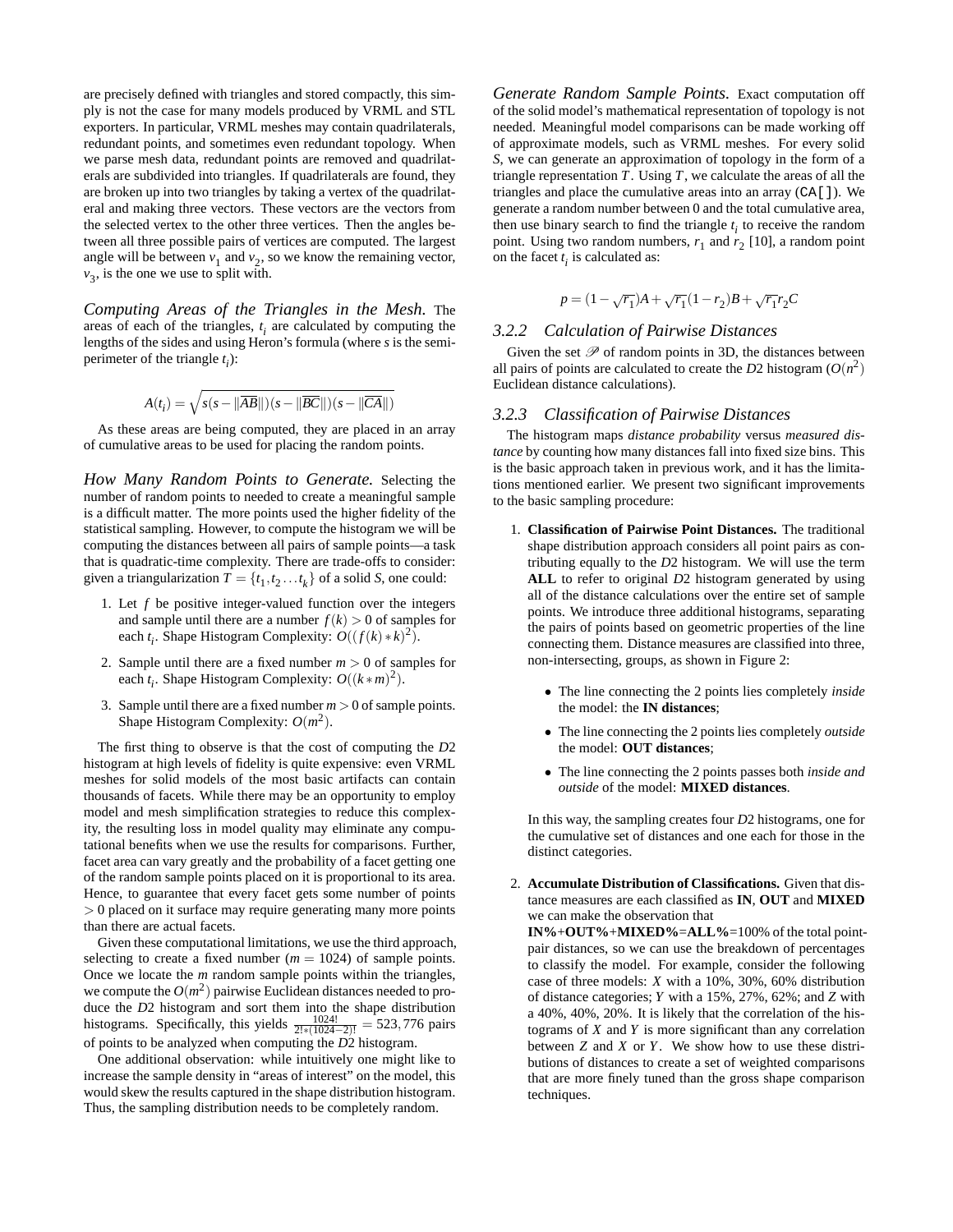

**Figure 2: Shown in a 2D example, the classification of pointpair distances: IN (A), OUT (B) and MIXED (C).**

#### *3.2.4 Constructing the Shape Distribution Histograms*

Four histograms are constructed using a *D*2 shape distribution, one for each of the point-pair categories: **ALL** point pairs, **IN** point pairs, **OUT** point pairs, and **MIXED** point pairs. For each set of point-pair distance data, we compute the average over all of the distances. To create the histogram, we select a bin-width based on this average distance between points in the sample—in this case, 1/50 of the average distance between pairs of points. Having the bin-width based on the average builds the normalization of the curves into the histogram, hence a separate normalization step is not needed. The histograms are a plot of *probability* vs. *distance*, i.e., the percentage of the distances fall into each bin. In each of these histograms the total area under the curve equals 1, or 100%, of the point-pair distances.

*Example.* An example of the four classified shape distribution histograms for two solid models are shown in Figure 3. Its clear from the picture that, while the models exhibit a similar "bellcurve" in their **ALL** and **MIXED** distributions, they differ greatly in their **IN** and **OUT** distributions. Further, the distribution of the classifications varies widely: for example, only 3.59% of sampled points are classified as **IN** for the cheese part, whereas over 23% are classified as **IN** for the Socket. Immediately we can tell these two models are very different.

Further, one can correlate the detailed patterns in the **IN** and **OUT** distributions with the *features* of the parts. For example, in the machining domain, features such as slots, holes, pockets etc. are all material removal operations. In a shape distribution, these manifest themselves as a set of surfaces on which random points may be located. The **OUT** point-pairs capture shape properties left by these removal operations; the **IN** point-pairs capture relationships like walls and distances between features. While the correlation is not explicit, the **IN** and **OUT** distributions capture low-level shape properties left by feature instances.

#### *3.2.5 Comparing Shape Distribution Histograms*

After the shape distributions are constructed for a set of solid models, models can be compared to produce *dissimilarity measures*. There are a number of different techniques for computing the distances between shape functions (i.e., earth mover's, etc). We have experimentally confirmed Osada's [10] empirical results that dissimilarity measures based on Minkowski *L<sup>N</sup>* norms, in particular the Probability Density Function (pdf)  $L_1$  norm, are the most accurate. The  $L_1$  norm is calculated as:

$$
L_1(h_1,h_2)=\sum_{i=0}^n|h_{1_i}-h_{2_i}|
$$

where  $L_1(h_1, h_2)$  is the resulting total distance between shape distribution histograms  $h_1$  and  $h_2$  summed across the *i* buckets (i.e., total the difference in each of the *n* buckets of the histogram). Note that, for comparisons of  $L_1$  norms to work there must also be a

normalization step to account for differences in scale. For example, variation in the scale of a model *S* will produce different sets of sample distances—roughly proportional to the difference in the scale of the model. We normalize the shape distribution in our sets of histograms by aligning the mean sample values.

However, different shapes may have different numbers of bins in their *D*2 curves—due to the distribution of distances (i.e., wider distribution of distances usually implies the need for more bins). When two models with different numbers of bins are compared, the histogram for the model with fewer bins is padded with 0 value bins. Due to these differences in numbers of bins, we introduce variation on the  $L_1$  norm distance measure. After the smaller histogram is padded with 0 value bins, we calculate the distance as the PDF *L*<sup>1</sup> norm between the two histograms *divided* by the number of bins in the histograms. The result is that the distance  $D(h_1, h_2)$ between two histograms  $h_1$  and  $h_2$  with *n* bins is calculated as:

$$
D(h_1, h_2) = \frac{L_1(h_1, h_2)}{n}
$$

which is just the average difference between corresponding values of the two histograms. This is necessary because, if just the PDF  $L_1$  norm is used, two very similar models each with a large number of bins will have a greater distance measure between them than two other very similar models each with a small number of bins. Dividing by the number of bins to get the average difference eliminates this effect.

*Weighted Histogram Comparisons.* There are many cases where, like Figure 1, solids that are not similar have similar shapes distributions when compared under *L*<sup>1</sup> norms. Our first observation is that, when the **IN**, **OUT** and **MIXED** histograms are considered, the ability to discriminate between solids is greatly increased. This is illustrated in Figure 3. The second is that the distribution of distance classifications is a unique identifier of shape (both global and local) of the solid model. Consider the classification data shown in Table 1 for six of the solid models in Figure 3 and Figure 4. Intuitively,these models fall into several obvious groups: the two Boeing parts, the two TEAM parts, the Socket part and then the cheese part. The classification of the sampling data in Table 1 can be seen to corroborate this intuition, most strongly with the two Boeing parts whose classified shape distributions are each within 1.5% of each other.

| Model             | $%$ IN | % OUT  | <b>MIX</b> |
|-------------------|--------|--------|------------|
| Cheese            | 03.59% | 01.66% | 94.74%     |
| Socket            | 23.92% | 04.76% | 71.31%     |
| Boeing            | 16.43% | 04.80% | 78.75%     |
| Simple Boeing     | 16.64% | 05.76% | 77.58%     |
| Team              | 16.09% | 00.79% | 83.10%     |
| Team <sub>2</sub> | 25.40% | 00.93% | 73.66%     |

**Table 1: Distribution of Classifications: Percentages of sampled distances falling into each of the three classifications, IN, OUT, MIXED, for some of our test models.**

It is clear that the distributions of classifications should be useful in increasing the accuracy of the distance measurements between models. We have studied several ways to combine the histograms, including using the distributions as weights in the distance measure. Some of our experiments include:

1. **AvgOf3**: the average of the *D* distances for**IN**, **OUT**, **MIXED**;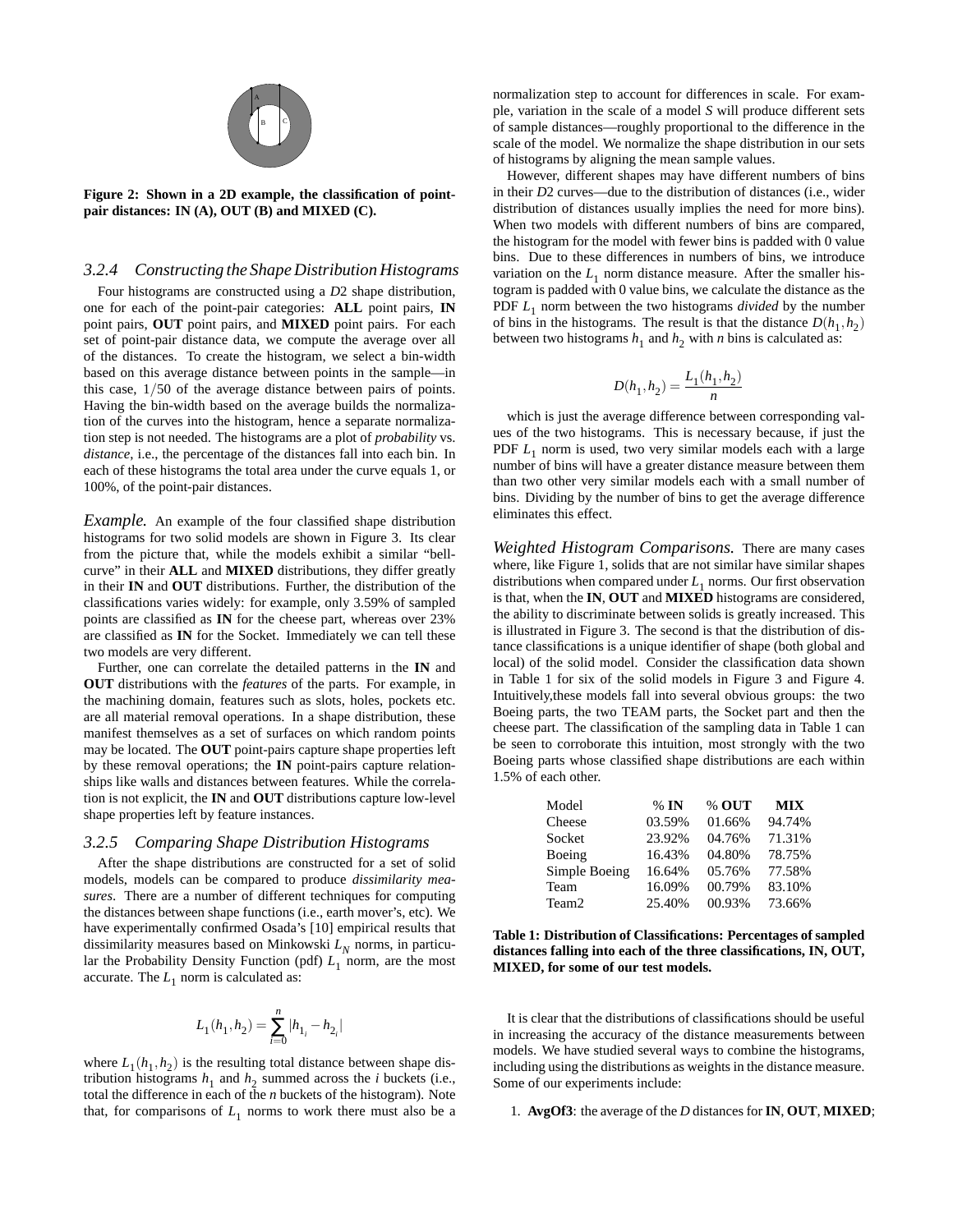

**Figure 3: The ALL points histograms for the Gupta Socket and Cheese models were fairly similar, but note that discrimination is increased with the other three (IN, OUT, MIXED) shape distributions. The actual difference in the** *D*2 **histogram, as computed with** the modified  $L_1$  norm, is shown; as is the distribution of the classifications.



**Figure 4: The histograms of four solid models of mechanical parts, broken out into ALL point, IN, OUT, MIXED shape distributions. Its evident that there resemblances are strong between the two aerospace parts (the top two) and the two TEAM parts (the bottom two), but not as strong among the other pairs.**

- 2. **AvgOf4**: the average of the *D* distances for **ALL**, **IN**, **OUT**, **MIXED**;
- 3. **Weighted**: Similar solid models will have similar distributions of classifications among the **IN**, **OUT** and **MIXED** histograms. An appropriate weighting scheme will bias the comparisons *toward* similarity if the distributions percentages are closer and *away* from similarity if the distributions are greatly different in each of the classifications.

Therefore, if the distribution percentages for a certain histogram (e.g., for the **IN** histogram) for both models is the same, we weight the distance measure to compare these histograms directly. Hence, a difference of 0 between distribution percentages results in a weight of 1. The greater the difference between distribution percentages for a certain histogram for both models, the greater the weight applied to the distance between the histograms. Also, this distance can not be greater than 1 since **IN**+**OUT**+**MIXED**= 1.

Let *A* and *B* be two solid models and  $h_A$  and  $h_B$  be two of their histograms from the same classification. For our experiments in this paper, we selected  $\frac{1}{(1-\text{Diff}(\%h_A-\%h_B))}$ , where Diff= $abs(\%h_A - \%h_B)$  and  $\%h_A$  and  $\%h_B$  are the percent (e.g., 30% would imply a value of 0.30) of total samples classified in the particular category for models *A* and *B* respectively. At  $Diff = 0$ , this function has a value of 1. Note that  $\lim_{\text{Diff}\to 1} \frac{1}{(1-\text{Diff})} = \infty$ , hence this function has the appropriate measurement biases. The resulting weighted distance between histograms is calculated as:

$$
\frac{\frac{1}{1-\text{Diff}(\% A_{\text{IN}},\% B_{\text{IN}})}D(A_{\text{IN}}, B_{\text{IN}})+}{\frac{1}{1-\text{Diff}(\% A_{\text{OUT}},\% B_{\text{OUT}})}D(A_{\text{OUT}}, B_{\text{OUT}})+\frac{1}{1/\text{Diff}(\% A_{\text{MIXED}},\% B_{\text{MIXED}})}D(A_{\text{MIXED}}, B_{\text{MIXED}})
$$

While our weighting scheme is preliminary, it yields empirically pleasing results. Some of these results are shown in Table 2.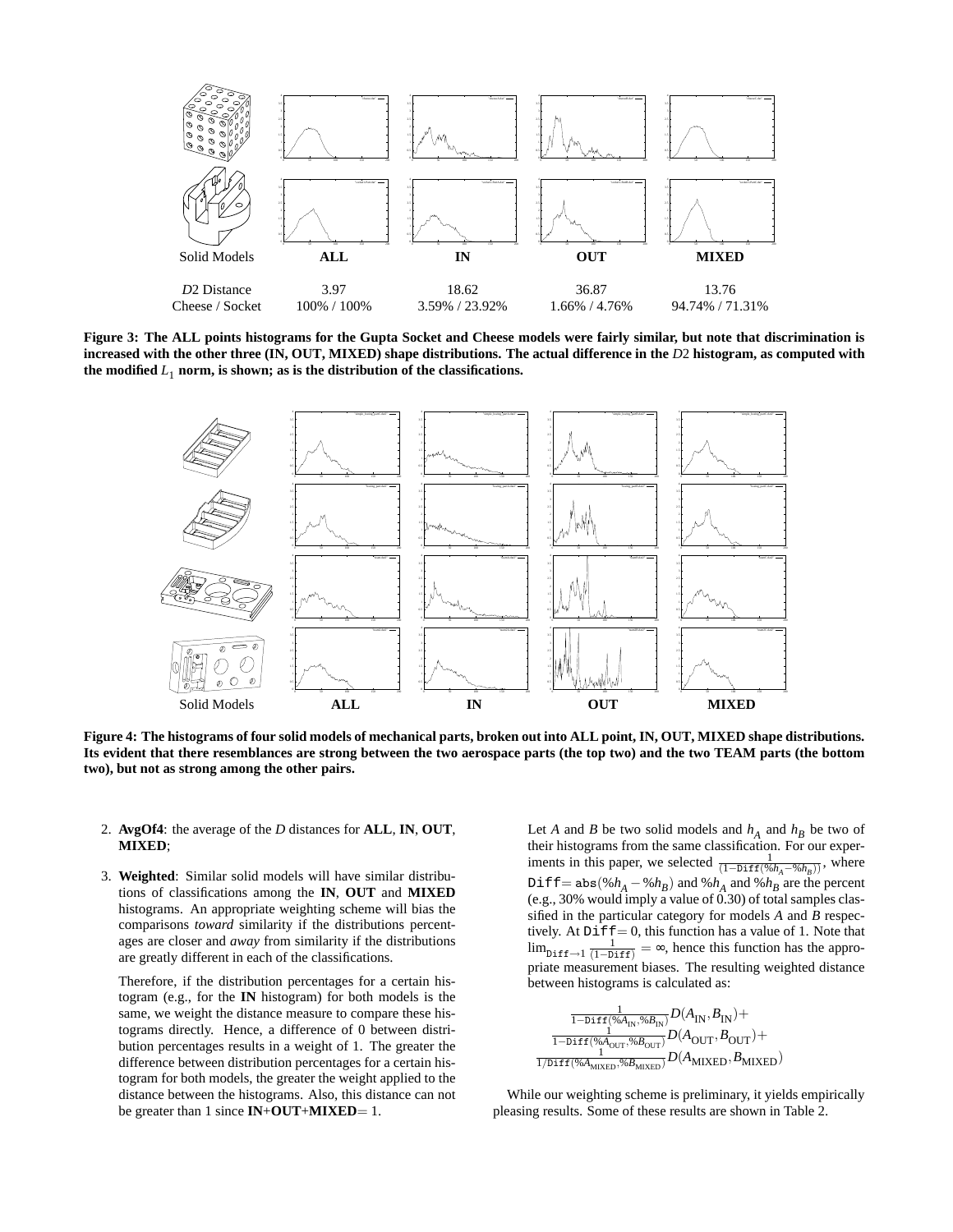|                      | ALL   | AvgOf3 | AvgOf4 | Weighted |
|----------------------|-------|--------|--------|----------|
| Boeing-Simple_Boeing | 4.33  | 8.72   | 7.62   | 26.41    |
| Boeing-Team          | 13.86 | 22.35  | 20.23  | 69.41    |
| Boeing-Team2         | 10.65 | 22.80  | 26.85  | 85.10    |
| Simple_Boeing-Team   | 15.13 | 19.45  | 20.89  | 65.45    |
| Simple_Boeing-Team2  | 11.30 | 23.39  | 27.42  | 86.95    |
| Team-Team2           | 10.53 | 24.00  | 28.49  | 88.80    |
| Cheese-Socket        | 3.97  | 18.30  | 23.08  | 79.40    |

**Table 2: Differences in** *D*2 **histograms under a number of different weighting schemes for combining the distribution data with the classification of point-pairs.**

#### *3.2.6 Examples*

Figure 4 shows how our methodology can be used to construct a distance matrix among solid models. Figure 4 shows four solid models, each with their four categorized *D*2 histograms.

### **4. EXPERIMENTAL RESULTS**

We have applied this technique to a set of over 1000 real-world solid models of mechanical parts from the National Design Repository. We use the histograms to create an index to this database of solid models and show how it can support a real-time query-byexample scenario.

The methods have been implemented in Java and run on both Sun Solaris SPARC and Microsoft/Intel-based computers.

#### *Query by Example.* We generated histograms for 1094 CAD models in the National Design Repository

(http://www.designrepository.org), models created by a number of different CAD and modeling systems: ACIS, SDRC I-DEAS, Pro/ENGINEER and Unigraphics among them. We queried this test-set with example models to demonstrate the potential of our technique. The first kind of query corresponds to querying the database with an example model which is present in the database ideally, we should like to find a "hit". The second kind of query corresponds to querying the database with an example model which is not in the database—ideally, we would like to confirm that the models returned are similar to the query model. Here we present the top five matches for each query.

In the first category, where we are looking for "hits", we selected "goodpart3" from the University of Maryland at College Park from our database for the query. Results are presented in Figure 5 as **Query 1**. The query returns the matched part along with two other very similar parts "goodpart1" and "goodpart2" and two rather dissimilar parts "impleller" and "spacer". The differences among distances in between five returned parts and the query part intuitively represent the degree of similarity. For the "goodpart" parts, the only variation in the solids models is in the existence and size of the fillet and blend surfaces. The distance to the query's matching part in the database returns a difference of less than 5 (recall that the query part is subjected to a new faceting and random point selection, hence its distance to the part in the database is unlikely to be zero). The two similar parts are returned with a distance of approximated 10 and 15, the other dissimilar parts returns a distance of greater than 20. A similar set of results is shown for the Gupta's well-known Socket example in Figure 5 as **Query 2**. For this query, the weighted histogram measurement found the Socket, as well as two other very similar variations on the socket, right at the top of the list of "hits".

For the next set of queries from the Design Repository, we se-



**Figure 5: Query by example: Using the weighted distance measure on the** *D*2 **histograms to find models in the database, as well as similar models. The numbers refer to the weighted** *D*2 **distance measure on the classified histograms.**

lected models that did not exist in the database. The first model is a simple bracket from UMD-CP which happened to have several variations in the database. The query results, shown in Figure 5 as **Query 3**, returned each of these variations as the nearest matches to the simple bracket. The second model is the compressor housing, shown in Figure 5 as **Query 4**. These results returned a set of models all with a similar dominance of features found in cast-thenmachined parts: rounded surfaces with machined finishing features. The third model is "linkage arm 42," from the variable radius Spectrometer assembly from the National Institute of Standards and Technology (NIST). Results are presented in Figure 5 for **Query 5**. In this case, "linkage arm 42" does not exist in the database yet the query returns a very similar part "linkage arm 43"—interestingly, from the same Spectrometer assembly. This time all top 5 matches show a distance about 30.

## **5. DISCUSSION AND CONCLUSIONS**

This research presents a new approach to compare 3D solid models based on shape distributions. Our methodology works regardless of the underlying BRep modeling representation, allowing us to meaningfully compare models generated by any CAD system. This work is a unique fusion of ideas of research trends in computer vision, computer graphics and databases that has the potential of wide applicability across a broad spectrum of solid modeling application areas. Additional contributions of this work include introduction of novel refinements to general shape distribution techniques that enhance their discrimination abilities and enable us to answer meaningful CAD and engineering questions.

One significant potential application of this work is as a means of